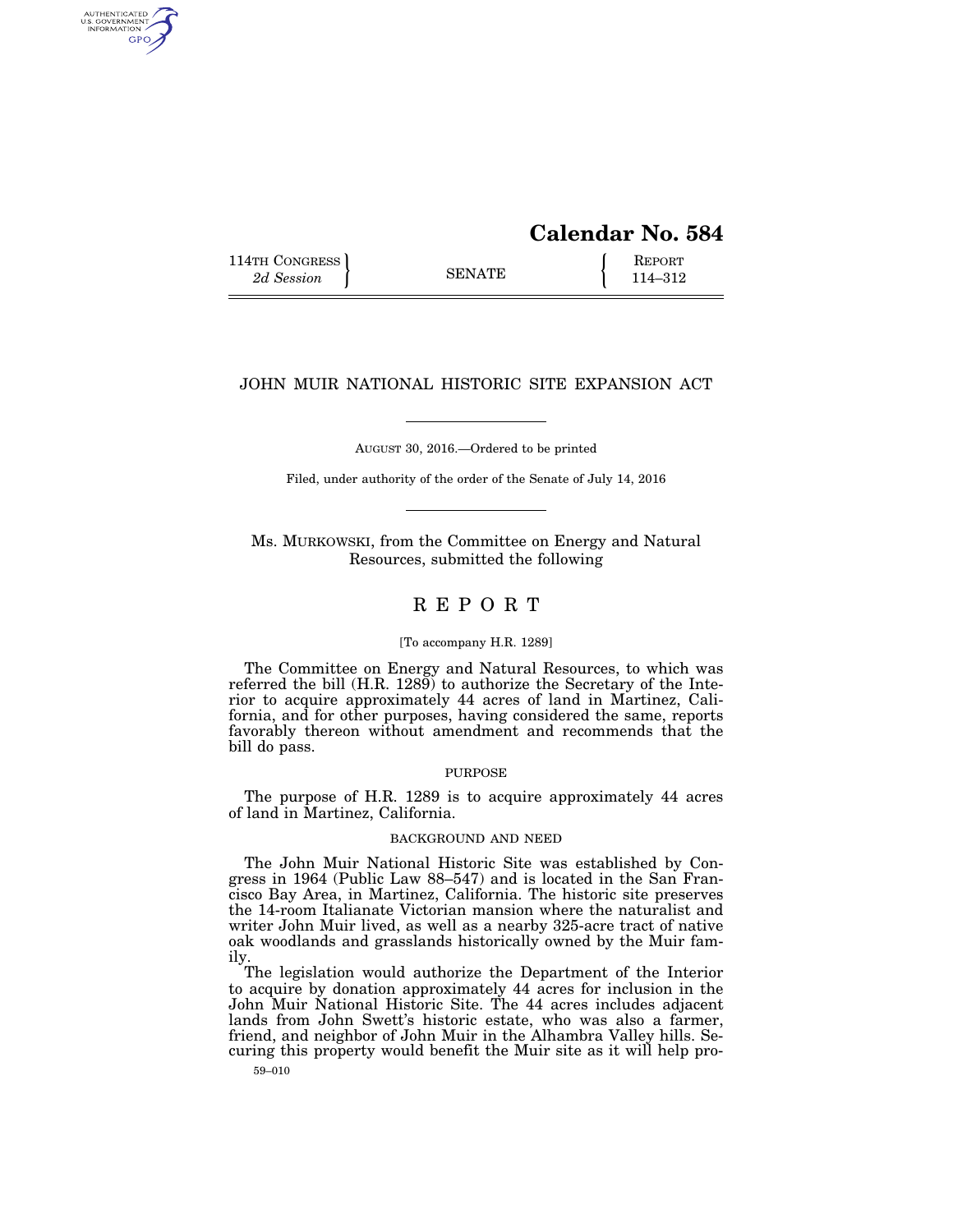tect habitat for a number of rare species, and provide improved access to the site from the Bay Ridge Trail.

#### LEGISLATIVE HISTORY

In the 113th Congress, Representative Miller introduced similar legislation to H.R. 1289, H.R. 5699, the John Muir National Historic Site Expansion Act, on November 13, 2014. The bill was reported with an amendment by the Committee on Natural Resources (H. Rept. 113–652) on December 9, 2014, and passed the House of Representatives on a vote of 361–39 on December 11, 2014.

In the 114th Congress, Representative DeSaulnier introduced H.R. 1289 on March  $\overline{4}$ , 2015. The bill was reported with an amendment by the Committee on Natural Resources (H. Rept. 114–213) on July 21, 2015, and passed the House of Representatives on a voice vote on September 16, 2015.

Senators Boxer and Feinstein introduced similar legislation, S. 651, on March 4, 2015. The Subcommittee on National Parks held a hearing on H.R. 1289 and S. 651 on March 17, 2016.

The Committee on Energy and Natural Resources met in open business session on July 13, 2016, and ordered H.R. 1289 favorably reported.

#### COMMITTEE RECOMMENDATION

The Senate Committee on Energy and Natural Resources, in open business session on July 13, 2016, by a majority voice vote of a quorum present, recommends that the Senate pass H.R. 1289.

#### SECTION-BY-SECTION ANALYSIS

#### *Section 1. Short title*

Section 1 provides a short title.

#### *Section 2. John Muir National Historic Site Land Acquisition*

Section 2(a) authorizes the Secretary of the Interior to acquire by donation the land, and interests in such land, identified on the map entitled ''John Muir National Historic Site Proposed Boundary Expansion,'' numbered 426/127150 and dated November 2014.

Subsection (b) permits the Secretary to adjust the boundaries of the John Muir Historic Site in Martinez, California, to include the land identified on the map.

Subsection (c) directs that the acquired land and interests in the land be administered as part of the John Muir National Historic Site established by Public Law 88–547.

#### COST AND BUDGETARY CONSIDERATIONS

The following estimate of costs of this measure has been provided by the Congressional Budget Office: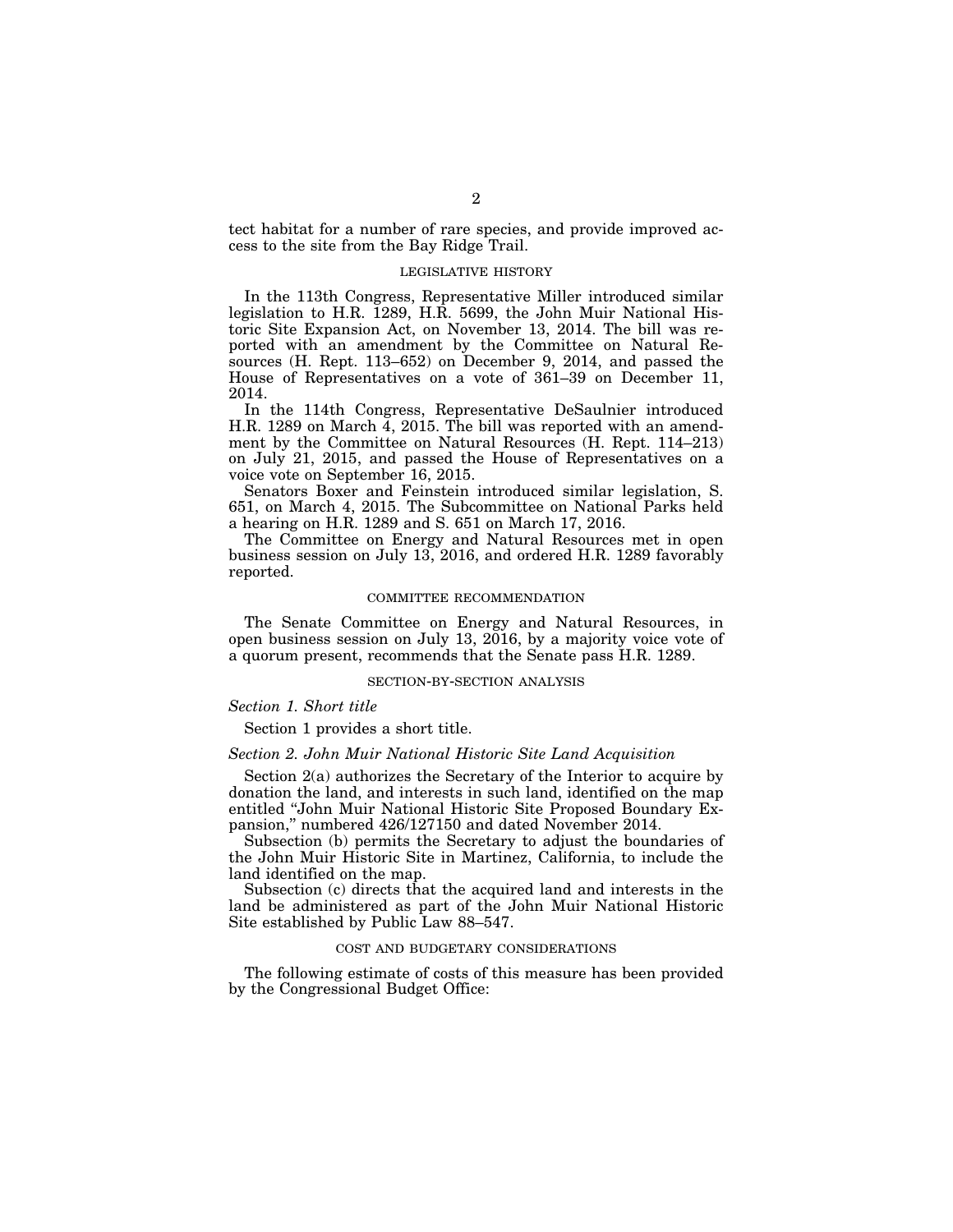# U.S. CONGRESS, CONGRESSIONAL BUDGET OFFICE, *Washington, DC, August 8, 2016.*

Hon. LISA MURKOWSKI,

*Chairman, Committee on Energy and Natural Resources, U.S. Senate, Washington, DC.* 

DEAR MADAM CHAIRMAN: The Congressional Budget Office has prepared the enclosed cost estimate for H.R. 1289, the John Muir National Historic Site Expansion Act.

If you wish further details on this estimate, we will be pleased to provide them. The CBO staff contact is Jon Sperl.

Sincerely,

#### MARK P. HADLEY (For Keith Hall).

Enclosure.

#### *H.R. 1289—John Muir National Historic Site Expansion Act*

H.R. 1289 would expand and adjust the boundary of the John Muir National Historic Site in California to include approximately 44 acres of donated land. The bill stipulates that the land would be donated voluntarily by the Muir Heritage Land Trust and would be administered as part of the historic site.

Based on an analysis of information provided by the National Park Service (NPS), CBO estimates that implementing H.R. 1289 would not have a significant impact on the federal budget. Under the legislation, the additional acres could only be acquired through donation. We estimate that annual costs to operate and maintain the new properties would be minimal because NPS does not anticipate the need for additional resources or expenditures to manage the property once it is acquired. Enacting H.R. 1289 would not affect direct spending or revenues; therefore, pay-as-you-go procedures do not apply. CBO estimates that enacting H.R. 1289 would not increase net direct spending or on-budget deficits in any of the four consecutive 10-year periods beginning in 2027.

H.R. 1289 contains no intergovernmental or private-sector mandates as defined in the Unfunded Mandates Reform Act and would not affect the budgets of state, local, or tribal governments.

On June 22, 2015, CBO transmitted a cost estimate for H.R. 1289, as ordered reported by the House Natural Resources Committee on June 11, 2015. The two versions of the legislation and CBO's estimate of their budgetary effects are the same.

The CBO staff contact for this estimate is Jon Sperl. The estimate was approved by Theresa Gullo, Assistant Director for Budget Analysis.

#### REGULATORY IMPACT EVALUATION

In compliance with paragraph 11(b) of rule XXVI of the Standing Rules of the Senate, the Committee makes the following evaluation of the regulatory impact which would be incurred in carrying out H.R. 1289. The bill is not a regulatory measure in the sense of imposing Government-established standards or significant economic responsibilities on private individuals and businesses.

No personal information would be collected in administering the program. Therefore, there would be no impact on personal privacy.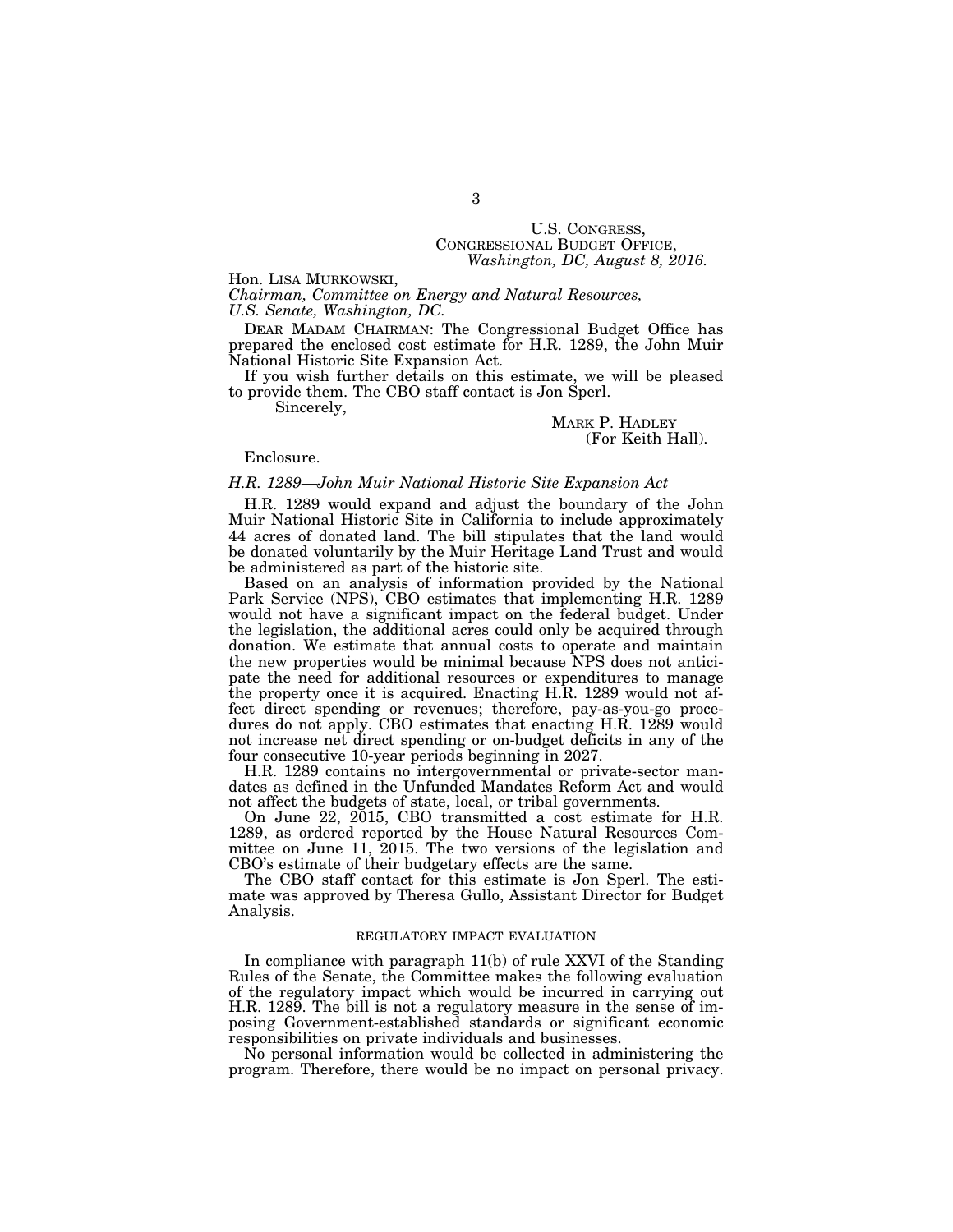Little, if any, additional paperwork would result from the enactment of H.R. 1289, as ordered reported.

#### CONGRESSIONALLY DIRECTED SPENDING

H.R. 1289, as ordered reported, does not contain any congressionally directed spending items, limited tax benefits, or limited tariff benefits as defined in rule XLIV of the Standing Rules of the Senate.

#### EXECUTIVE COMMUNICATIONS

The testimony provided by the National Park Service at the March 17, 2016, Subcommittee on National Parks hearing on H.R. 1289 follows:

#### STATEMENT OF PEGGY O'DELL, DEPUTY DIRECTOR FOR OP-ERATIONS, NATIONAL PARK SERVICE, U.S. DEPARTMENT OF THE INTERIOR

Mr. Chairman and members of the subcommittee, thank you for the opportunity to present the views of the Department of the Interior on S. 651 and H.R. 1289, bills to adjust the boundary of John Muir National Historic Site to accept a land donation, and for other purposes.

The Department strongly supports this legislation to adjust the boundary of John Muir National Historic Site (park) by 44 acres, but we recommend the committee conform the language of S. 651 to that of H.R. 1289 for the reasons described below. The boundary adjustment would help the National Park Service (NPS) protect the southern boundary from potential development and also help to preserve the scenic and biological resources of this property.

The proposed boundary modification includes 44 acres of land acquired by the John Muir Land Trust (formerly the Muir Heritage Lands Trust) adjacent to the southern boundary of the park. The John Muir Land Trust (Trust), a local land trust preserving open space in Contra Costa County, acquired the property in May 2015. The Trust pursued the acquisition for a number of years in an attempt to prevent development adjacent to the park's south boundary, with the intent of donating the land to the NPS to become part of the park. S. 651 requires that the Trust acquire the land by August 31, 2015, while H.R. 1289 has no similar language. We prefer the House language because the Trust has already acquired the land.

The parcel was originally part of the John Swett Ranch, a neighbor and friend of John Muir, and there are no structures present on the property. The property is critical habitat for the Alameda whipsnake, federally listed as threatened. This acquisition would open up the area to recreational uses that are currently inaccessible to the public, but compatible with the protection and preservation of the plant communities and critical species habitat. There are existing unimproved roads on the site, which connect to the exiting trail access in the park and would require little if any improvements for immediate use.